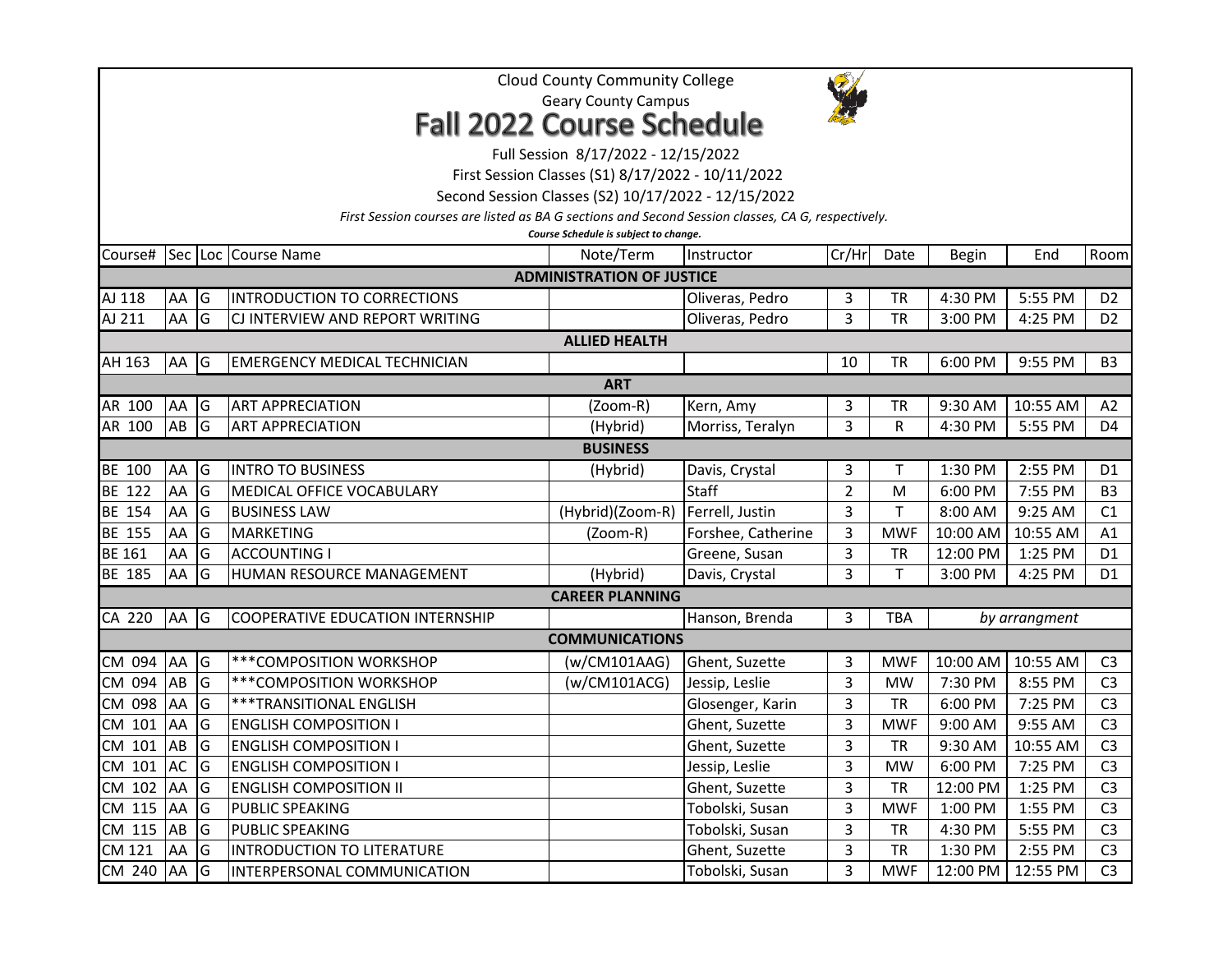|                         |                                             |                | Course# Sec Loc Course Name            | Note/Term                   | Instructor            | Cr/Hr          | Date         | <b>Begin</b> | End      | Room           |
|-------------------------|---------------------------------------------|----------------|----------------------------------------|-----------------------------|-----------------------|----------------|--------------|--------------|----------|----------------|
| <b>COMPUTER SCIENCE</b> |                                             |                |                                        |                             |                       |                |              |              |          |                |
| CS 108                  | AA                                          | G              | <b>COMPUTER APPLICATIONS</b>           | (Hybrid)                    | Cusack, La-kisha N    | 3              | M            | 6:00 PM      | 7:25 PM  | A1             |
| CS 140                  | AA                                          | G              | <b>INTRODUCTION TO ROBOTICS</b>        | (Zoom-R)                    | Poersch, Monte        | 3              | $\mathsf{T}$ | 1:30 PM      | 4:25 PM  | D <sub>4</sub> |
| CS 145                  | AA                                          | G              | INTRODUCTION TO CAD                    | (Zoom-R)                    | Poersch, Monte        | 3              | F.           | 8:00 AM      | 10:55 AM | D <sub>4</sub> |
|                         | <b>ECONOMICS</b>                            |                |                                        |                             |                       |                |              |              |          |                |
| EC 101                  | AA                                          | G              | PRINCIPLES OF MACROECONOMICS           | (Zoom-R)                    | Forshee, Catherine    | 3              | <b>TR</b>    | 9:30 AM      | 10:55 AM | A1             |
| EC 101                  | AB                                          | G              | PRINCIPLES OF MACROECONOMICS           | (Zoom-R)                    | Forshee, Catherine    | 3              | <b>MWF</b>   | 9:00 AM      | 9:55 AM  | A1             |
| EC 102                  | AA                                          | l <sub>G</sub> | PRINCIPLES OF MICROECONOMICS           | (Zoom-R)                    | Forshee, Catherine    | $\overline{3}$ | <b>MWF</b>   | 8:00 AM      | 8:55 AM  | A1             |
|                         | <b>GEOGRAPHY</b>                            |                |                                        |                             |                       |                |              |              |          |                |
| GE 101 AA G             |                                             |                | <b>WORLD GEOGRAPHY</b>                 | (Hybrid)                    | Haddock, Brandon      | 3              | $\mathsf{T}$ | 6:00 PM      | 7:25 PM  | D <sub>4</sub> |
|                         | HUMAN ECOLOGY AND EARLY CHILDHOOD EDUCATION |                |                                        |                             |                       |                |              |              |          |                |
| HE $124$ AA             |                                             | $\overline{G}$ | <b>NUTRITION</b>                       |                             | Staff                 | 3              | <b>MW</b>    | 4:30 PM      | 5:55 PM  | D <sub>1</sub> |
| HE 150 AA               |                                             | G              | EARLY CHILDHOOD DEVELOPMENT            |                             | Staff                 | 3              | <b>TR</b>    | 12:00 PM     | 1:25 PM  | D <sub>2</sub> |
| HE 151 AA               |                                             | GL             | EARLY CHILDHOOD DEVELOPMENT LAB        |                             | Staff                 | 3              | <b>TR</b>    | 1:30 PM      | 2:15 PM  | D <sub>2</sub> |
| HE 155 AA               |                                             | G              | PARENT PROVIDERS & COMM. RELATIONS     |                             | Staff                 | $\overline{3}$ | <b>TR</b>    | 9:30 AM      | 10:55 AM | D <sub>1</sub> |
|                         |                                             |                |                                        | <b>HISTORY</b>              |                       |                |              |              |          |                |
| HI 120                  | AA                                          | G              | <b>WORLD HISTORY I</b>                 |                             | Garvin, David         | 3              | <b>TR</b>    | 1:30 PM      | 2:55 PM  | A2             |
| HI 122                  | AA                                          | G              | U.S. HISTORY I                         | (Hybrid)                    | Ottoson, Robin        | 3              | T.           | 4:30 PM      | 5:55 PM  | C1             |
|                         |                                             |                |                                        | <b>INDUSTRIAL EDUCATION</b> |                       |                |              |              |          |                |
| IE 117                  | <b>CA</b>                                   | G              | OSHA 10-HOUR GENERAL INDUSTRIAL TRNG   |                             | <b>Staff</b>          | $\mathbf{1}$   | S            | TBA          | TBA      | C <sub>2</sub> |
| <b>IE 125</b>           | AA                                          | G              | BLUEPRINT READING AND CUTTING PROCESES |                             | Cruz-Oyola, Alexande  | $\overline{2}$ | M            | 6:00 PM      | 8:45 PM  | C <sub>2</sub> |
| IE 126                  | AA                                          | G              | SHIELDED METAL ARC WELDING             |                             | Gross, Jared          | 3              | T.           | 6:00 PM      | 9:55 PM  | C <sub>2</sub> |
| <b>IE 127</b>           | AA                                          | G              | <b>GAS METAL ARC WELDING</b>           |                             | Cruz-Oyola, Alexande  | $\overline{3}$ | W            | 6:00 PM      | 9:55 PM  | C <sub>2</sub> |
|                         |                                             |                |                                        | <b>MATHEMATICS</b>          |                       |                |              |              |          |                |
| MA 099 AA               |                                             | $\overline{G}$ | ***ELEMENTARY ALGEBRA                  |                             | Preston, Christopher  | 3              | <b>MWF</b>   | 12:00 PM     | 12:55 PM | C1             |
| MA 099 AB               |                                             | lG             | *** ELEMENTARY ALGEBRA                 |                             | <b>Staff</b>          | $\overline{3}$ | <b>TR</b>    | 6:00 PM      | 7:25 PM  | C1             |
| MA 110 AA               |                                             | G              | <b>INTERMEDIATE ALGEBRA</b>            |                             | Preston, Christopher  | 3              | <b>TR</b>    | 9:30 AM      | 10:55 AM | C1             |
| MA 110 AB               |                                             | G              | <b>INTERMEDIATE ALGEBRA</b>            |                             | <b>Staff</b>          | $\overline{3}$ | <b>TR</b>    | 7:30 PM      | 8:55 PM  | C1             |
| MA 111 AA               |                                             | G              | <b>COLLEGE ALGEBRA</b>                 |                             | Preston, Christopher  | $\overline{3}$ | <b>MWF</b>   | 10:00 AM     | 10:55 AM | C1             |
| MA 111 AB               |                                             | G              | <b>COLLEGE ALGEBRA</b>                 |                             | Preston, Christopher  | $\overline{3}$ | <b>MW</b>    | 6:00 PM      | 7:25 PM  | C1             |
| MA 114 AA               |                                             | G              | <b>ELEMENTARY STATISTICS</b>           |                             | Preston, Christopher  | 3              | <b>MWF</b>   | 1:00 PM      | 1:55 PM  | C1             |
| MA 120 AA               |                                             | G              | <b>ANALYTIC GEO &amp; CAL I</b>        | (Zoom-R)                    | Whisler, Mark         | 5              | <b>MTWRF</b> | 8:00 AM      | 8:55 AM  | A2             |
|                         | <b>MUSIC</b>                                |                |                                        |                             |                       |                |              |              |          |                |
| MU 100 AA G             |                                             |                | MUSIC APPRECIATION                     | (Zoom-R)                    | Langsford, Christophe | $\overline{3}$ | <b>MWF</b>   | 9:00 AM      | 9:55 AM  | A2             |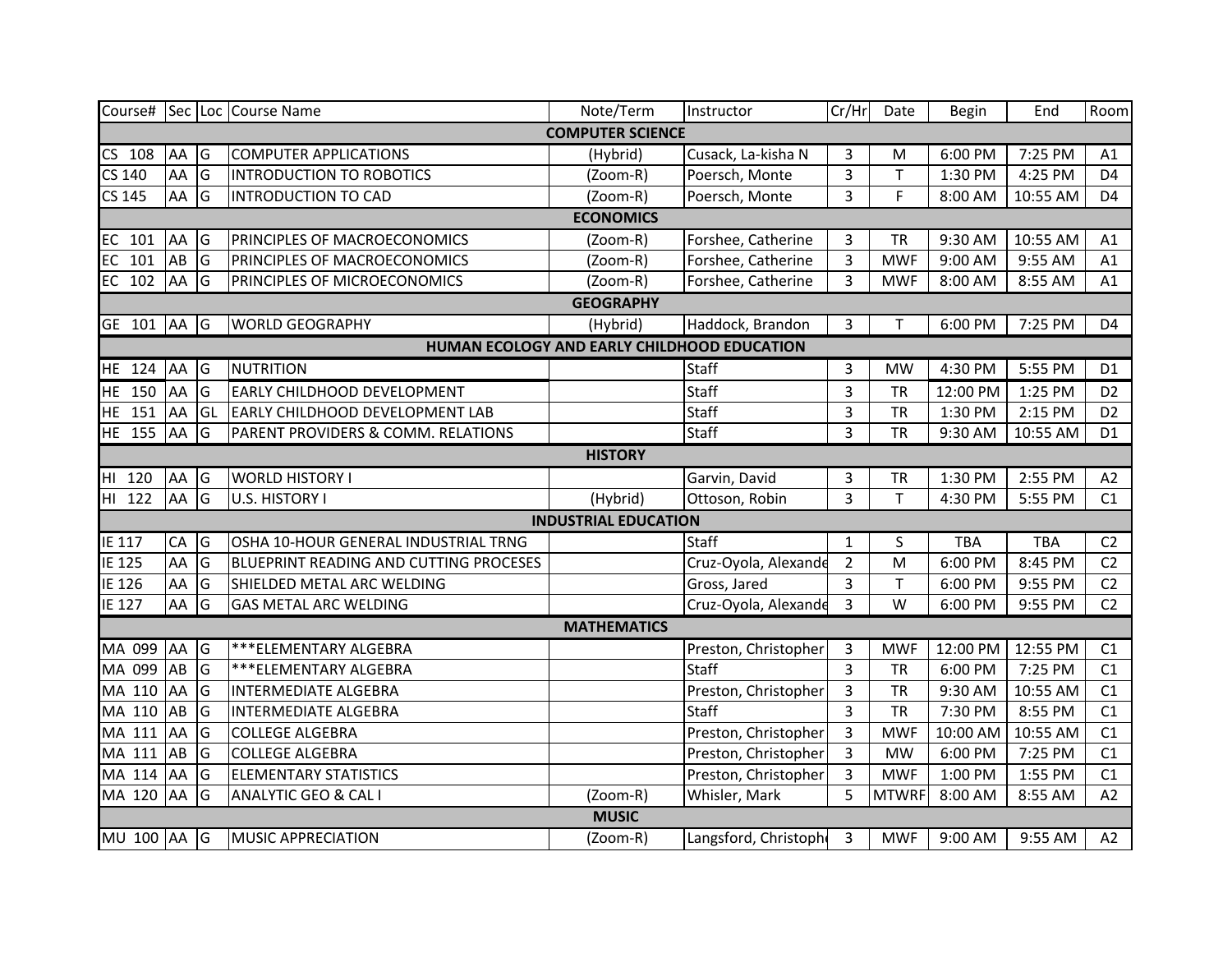|                    |                            |                | Course#   Sec   Loc   Course Name   | Note/Term         | Instructor            | Cr/Hr          | Date       | <b>Begin</b> | End      | Room           |
|--------------------|----------------------------|----------------|-------------------------------------|-------------------|-----------------------|----------------|------------|--------------|----------|----------------|
| <b>NURSING</b>     |                            |                |                                     |                   |                       |                |            |              |          |                |
| NR 114             | <b>BA</b>                  | <b>G</b>       | PHARMACOLOGY II                     | (S1)              | Bergman, Sandy        | $\overline{2}$ | <b>TR</b>  | 9:00 AM      | 10:55 AM | <b>B3</b>      |
| <b>NR 115</b>      | <b>CA</b>                  | G              | PHARMACOLOGY III                    | (S2)              | Bergman, Sandy        | $\overline{2}$ | <b>TR</b>  | 9:00 AM      | 10:55 AM | B <sub>3</sub> |
| <b>NR 210</b>      | <b>BA</b>                  | G              | LPN TO RN BRIDGE COURSE             | (AUG 17 - SEPT 2) | Grubb, Sandra         | $\overline{2}$ | W          | 9:00 AM      | 12:55 PM | B <sub>3</sub> |
| <b>NR 211</b>      | AA                         | G              | LIFESPAN NURSING III                |                   | Schultze, Michelle    | 9              | <b>TRF</b> | 12:00 PM     | 2:55 PM  | <b>B3</b>      |
| <b>NR 211</b>      | AA                         | <b>GL</b>      | LIFESPAN NURSING III LAB            |                   | Schultze, Michelle    | 9              | M          | 6:00 AM      | 4:00 PM  | <b>TBA</b>     |
| PHYSICAL EDUCATION |                            |                |                                     |                   |                       |                |            |              |          |                |
| PE 131             | AA                         | G              | FIRST AID AND SAFETY                |                   |                       | 3              | W          | 6:00 PM      | 8:55 PM  | <b>B3</b>      |
| <b>PE 250</b>      | AA                         | l <sub>G</sub> | <b>STRESS MANAGEMENT</b>            | (Hybrid)(S2)      | Tolliver-Lee, Carolyn | 3              | <b>MW</b>  | 7:30 PM      | 8:55 PM  | D <sub>1</sub> |
| <b>PHILOSOPHY</b>  |                            |                |                                     |                   |                       |                |            |              |          |                |
| PH 105 AA G        |                            |                | <b>ETHICS</b>                       | (HYBRID)          | Ottoson, Robin        | 3              | Τ          | 1:30 PM      | 2:55 PM  | C1             |
| <b>SCIENCE</b>     |                            |                |                                     |                   |                       |                |            |              |          |                |
| SC 101             | AA                         | <b>G</b>       | <b>GENERAL BIOLOGY</b>              |                   | Cipra, Taryn          | 4              | <b>TR</b>  | 1:00 PM      | 2:25 PM  | D <sub>3</sub> |
| SC 101             | AA                         | G              | <b>GENERAL BIOLOGY LAB</b>          |                   | Cipra, Taryn          | $\mathbf 0$    | R          | 2:30 PM      | 3:55 PM  | D <sub>3</sub> |
| SC 110             | AA                         | G              | PRINCIPLES OF BIOLOGY I             |                   | Cipra, Taryn          | 5              | <b>MWF</b> | 9:00 AM      | 9:55 AM  | D <sub>1</sub> |
| <b>SC</b><br>110   | AA                         | GL             | PRINCIPLES OF BIOLOGY I LAB         |                   | Cipra, Taryn          | $\mathbf 0$    | WF         | 10:00 AM     | 11:25 AM | D <sub>3</sub> |
| SC 111             | AA                         | G              | <b>MICROBIOLOGY</b>                 |                   | Foley, Cynthia        | $\mathbf{3}$   | <b>TR</b>  | 9:00 AM      | 10:25 AM | D <sub>2</sub> |
| SC 112             | AA                         | GL             | MICROBIOLOGY LAB                    |                   | Foley, Cynthia        | $\overline{2}$ | <b>TR</b>  | 10:30 AM     | 11:55 AM | D <sub>3</sub> |
| SC 120             | AA                         | G              | HUMAN ANATOMY AND PHYSIOLOGY I      |                   | Cipra, Taryn          | $\overline{4}$ | <b>MW</b>  | 1:00 PM      | 2:25 PM  | D <sub>4</sub> |
| SC 120             | AA                         | G L            | HUMAN ANATOMY & PHYSIOLOGY I LAB    |                   | Cipra, Taryn          | $\mathbf 0$    | W          | 2:30 PM      | 3:55 PM  | D <sub>4</sub> |
| SC 121             | AA                         | G              | HUMAN ANATOMY & PHYSIOLOGY II       |                   | Foley, Cynthia        | $\overline{4}$ | <b>MW</b>  | 8:30 AM      | 9:55 AM  | D <sub>4</sub> |
| SC 121             | AA                         | GL             | HUMAN ANATOMY & PHYSIOLOGY II LAB   |                   | Foley, Cynthia        | 0              | W          | 10:00 AM     | 11:25 AM | D <sub>4</sub> |
| SC 126             | AA                         | G              | ANATOMY AND PHYSIOLOGY              |                   | Cipra, Taryn          | 5              | <b>MW</b>  | 5:00 PM      | 6:25 PM  | D <sub>4</sub> |
| SC 126             | AA                         | lg L           | <b>ANATOMY AND PHYSIOLOGY LAB</b>   |                   | Cipra, Taryn          | $\mathbf 0$    | <b>MW</b>  | 6:30 PM      | 7:55 PM  | D <sub>4</sub> |
| SC 131             | AA                         | G              | <b>CHEMISTRY I</b>                  |                   | Chun, SubIn           | 5              | <b>MW</b>  | 4:30 PM      | 5:55 PM  | D <sub>5</sub> |
| SC 131             | AA                         | GL             | CHEMISTRY I LAB                     |                   | Chun, SubIn           | $\mathbf 0$    | <b>MW</b>  | 6:00 PM      | 7:25 PM  | D <sub>5</sub> |
| SC 137             | AA                         | G              | NATURAL HAZARDS AND DISASTERS       | (Hybrid)          | Haddock, Brandon      | 3              | M          | 6:00 PM      | 7:25 PM  | D <sub>3</sub> |
| <b>SC 138</b>      | AA                         | G              | NATURAL HAZARDS AND DISASTERS LAB   |                   | Haddock, Brandon      | $\mathbf 1$    | W          | 6:00 PM      | 7:25 PM  | D <sub>3</sub> |
| SC 140             | AA                         | G              | <b>COLLEGE PHYSICS I</b>            |                   | Staff                 | 5              | <b>MW</b>  | 4:30 PM      | 5:55 PM  | D <sub>2</sub> |
| <b>SC 140</b>      | AA                         | GL             | <b>COLLEGE PHYSICS I LAB</b>        |                   | Staff                 | 5              | <b>MW</b>  | 6:00 PM      | 7:25 PM  | D <sub>2</sub> |
|                    | <b>STUDENT DEVELOPMENT</b> |                |                                     |                   |                       |                |            |              |          |                |
| SD 100             | <b>BA</b>                  | G              | <b>COLLEGE SKILLS AND RESOURCES</b> | (S1)(HYBRID)      | Davis, Crystal        | $\mathbf{1}$   | т          | 11:00 AM     | 11:55 AM | D <sub>1</sub> |
| SD 100             | <b>BB</b>                  | G              | <b>COLLEGE SKILLS AND RESOURCES</b> | (S1)              | Glosenger, Karin      | $\mathbf{1}$   | <b>TR</b>  | 7:30 PM      | 8:55 PM  | A2             |